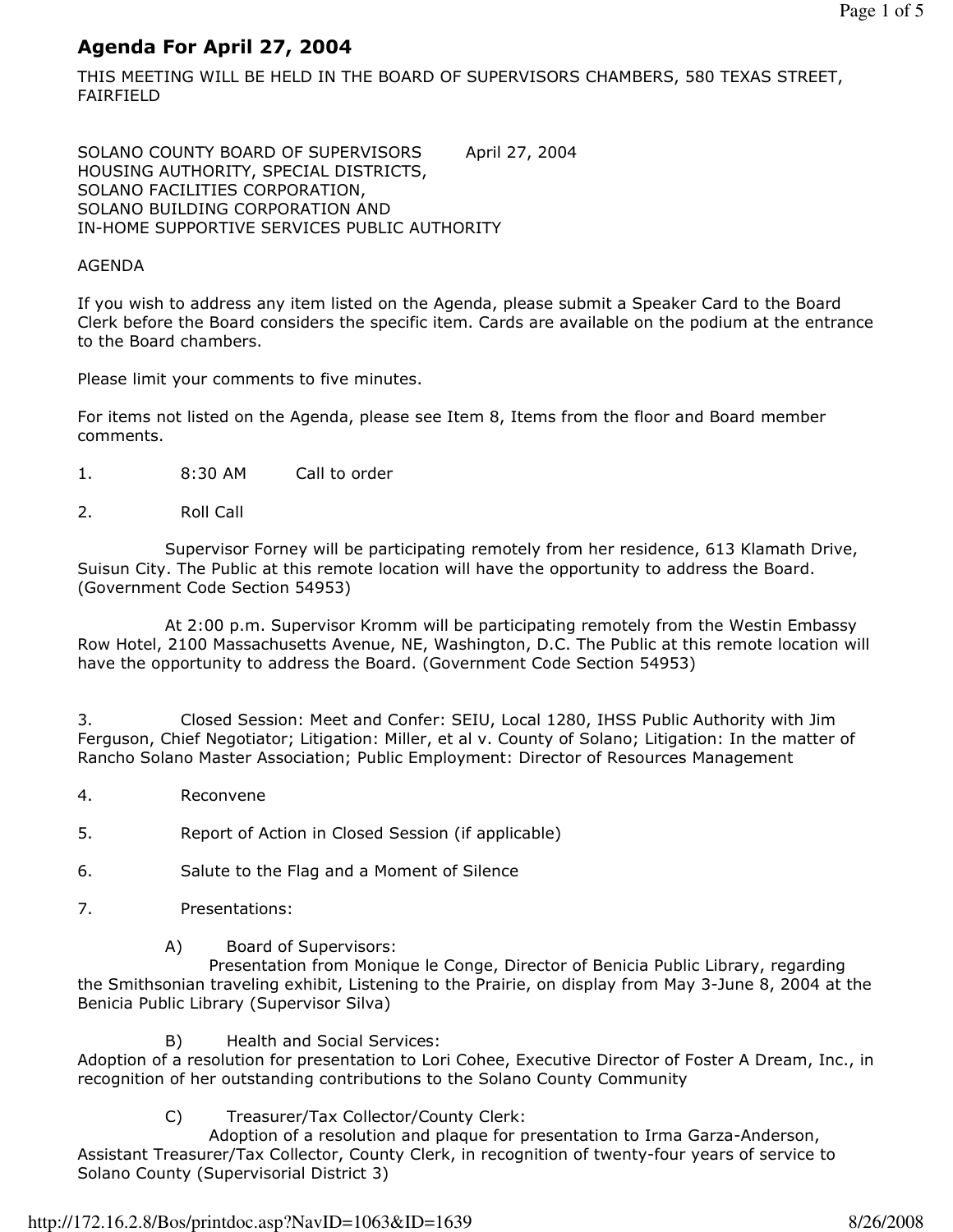8. Items from the floor and Board member comments

 This is your opportunity to address the Board on a matter not listed on the Agenda, but it must be within the subject matter jurisdiction of the Board. Please submit a Speaker Card before the first speaker is called and limit your comments to five minutes.

- 9. Additions to or Deletions from the Agenda
- 10. Public Comment on Consent Calendar

Each speaker shall have 5 minutes to address any or all items on the Consent Calendar.

- 11. Approval of the Agenda
- 12. Approval of Consent Calendar

The Board considers all matters listed under the Consent Calendar to be routine and will adopt them in one motion. There will be no discussion on these items before the Board votes on the motion unless Board members request specific items be discussed and/or removed from the Consent Calendar.

### CONSENT CALENDAR

### GENERAL GOVERNMENT

- 13. Clerk of the Board of Supervisors: Approval of Minutes: Board of Supervisors March 30, 2004
- 14. Board of Supervisors:

Adoption of a resolution recognizing May 3-9, 2004 as Mosquito and Vector Control and West Nile Virus Awareness Week (Supervisor Silva)

#### 15. County Administrator's Office:

 Second reading for adoption of an ordinance amending the Solano County Code Chapter 2, Administration and Chapter 2.4 Airports and Aircraft, relating to the reorganization of County offices; adopt a resolution amending the Alphabetical Listing of Classes and Salaries to add the position of Assistant Director of Resources Management with an approximate monthly salary range of \$6,870- 8,350; adopt a resolution amending the Allocation List to delete 1.0 FTE Assistant Director of Environmental Management and add 1.0 FTE Director of Resources Management and 1.0 FTE Assistant Director of Resources Management

#### 16. Auditor-Controller:

 Accept follow-up review of reportable conditions noted in audit reports of Affiliated Computer Services (ACS) issued on April 2002 and August 2001; direct ACS, the Chief Information Officer and the Auditor-Controller's Office to continue to take corrective action on conditions still unresolved

### 17. County Counsel:

 Second reading for adoption of an ordinance amending the Solano County Code Chapter 3, Amusements, and Chapter 16, Minors, relating to establishment of rules and regulations for conduct on the Solano County Fairgrounds

### 18. Treasurer/Tax Collector/County Clerk:

 A) Authorize Solano Community College District to issue 2004 Tax and Revenue Anticipation Notes as part of the Community College League of California Cash Flow Financing Program

 B) Accept the County Treasurer's Quarterly Report for the period of January 1, 2004 through March 31, 2004

C) Approve the Treasurer/Tax Collector/County Clerk's Annual Investment Policy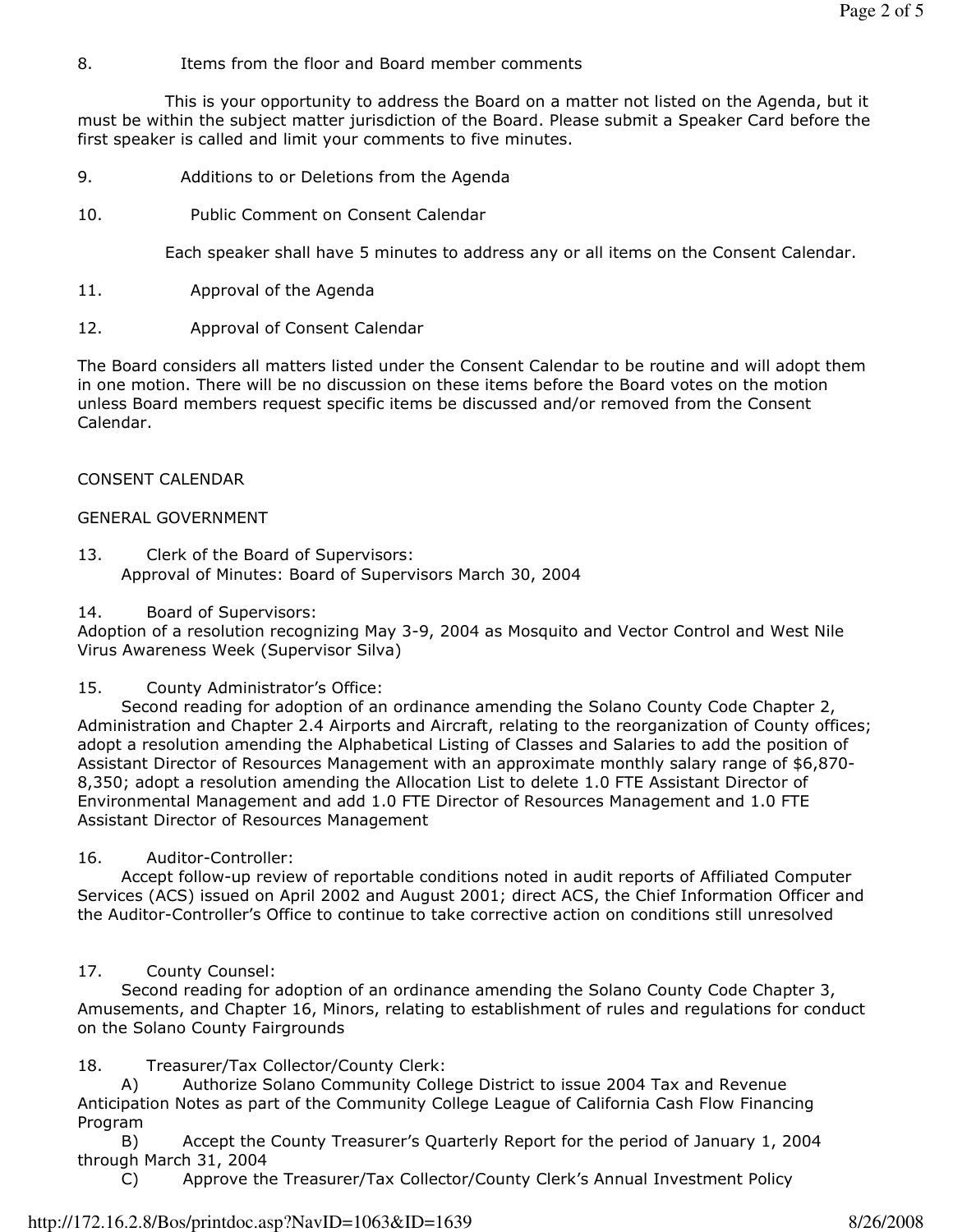#### HEALTH AND SOCIAL SERVICES

#### 19. Health and Social Services:

 A) Approval to submit a grant proposal to the Federal Center for Disease Control (CDC) to receive funding in the amount of \$330,000 for a Laboratory Response Network Reference Level B Status for the Solano County Public Health Laboratory

 B) Approval of a Memorandum of Understanding with the Solano County Office of Education for the transfer of \$884,793 to Health and Social Services for certain mandated mental health services provided to emotionally disturbed children under provisions of AB1765 terminating on June 30, 2004

#### CRIMINAL JUSTICE

#### 20. Sheriff/Coroner:

A) Approve an appropriation transfer of Unanticipated Revenue in the amount of \$18,907 to fund expenditures associated with the Office of Emergency Services (OES), FY03 Emergency Management Performance Grant (4/5 vote required)

B) Authorize the Sheriff to assume direct responsibility for electronic monitoring of adult offenders; approve an agreement with Securicor EMS, Inc. in the amount of \$198,000 for electronic monitoring equipment for the period May 1, 2004 through April 30, 2007; approve an appropriation transfer of unanticipated revenue in the amount of \$58,929 (4/5 vote required); approve schedule of program fees; authorize the Sheriff to execute

 reciprocal agreements with other counties, and authorize the Sheriff to execute an agreement with Western States Contracting Alliance to obtain electronic monitoring equipment

LAND USE/TRANSPORTATION: None

OTHER: None

SPECIAL DISTRICTS GOVERNED BY THE BOARD OF SUPERVISORS:

In Home Supportive Services Public Authority

#### 21. Human Resources:

 Authorize the In-Home Supportive Services (IHSS) Public Administrator to establish a limited self insurance plan and sign an agreement with Select Benefits Administrators of America to provide enhanced prescription drug and emergency room benefits for IHSS providers represented by Service Employees International Union (SEIU) Local 1280

#### SCHEDULED CALENDAR

- 22. Rescheduled Consent Items: (Items pulled from Consent Calendar above)
- A) E)
- B) F)
- $(C)$   $G)$
- D) H)

## GENERAL GOVERNMENT

## 23. County Administrator:

 A) Consider support of AB 2292 (Wolk) regarding Visitation Rights (Supervisor Kondylis) B) Receive the 2004 Public Facilities Fee Update Report; conduct a noticed/published hearing regarding proposed Public Facility Fees; adopt a resolution establishing modified Public Facilities Fees for FY2004/05 effective July 1, 2004

 C) First reading of an ordinance amending Chapters 4, 6, 11 and 19 of the Solano County Code relating to user fees for County departments and offices (waive reading of the ordinance by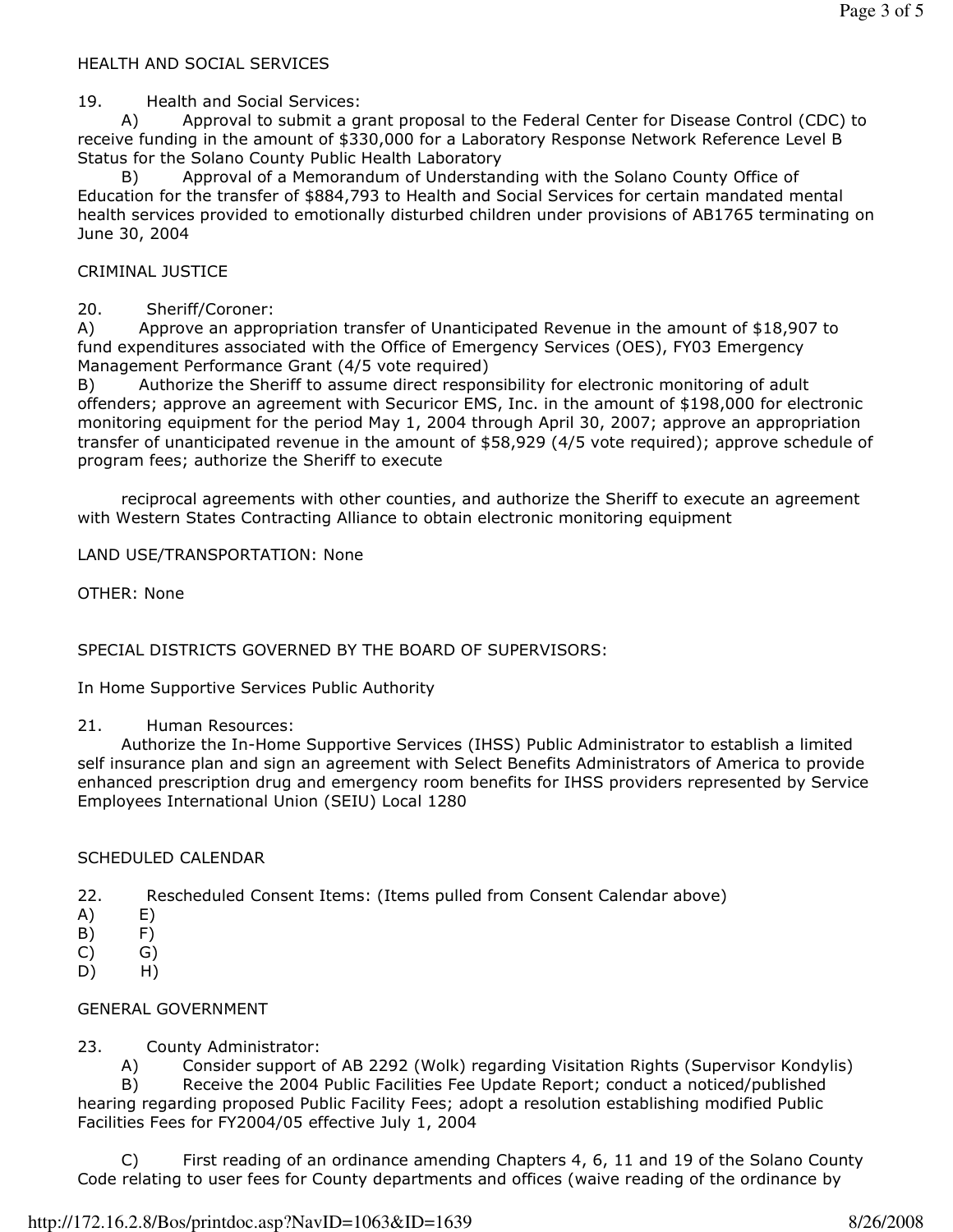majority vote); conduct a noticed/published hearing on proposed new and adjusted user fees and consider adoption of fees by separate resolutions for various County departments outlined in the staff report

24. Auditor-Controller:

 Conduct a noticed/published hearing on the proposed Solano County Criminal Justice Administration (Booking) Fee for FY2004/05; adopt a resolution containing written findings and determinations and setting the fees for Solano County Sheriff's Department for FY2004/05

# HEALTH AND SOCIAL SERVICES

25. Health and Social Services:

 A) Consider approval of contract amendment with County Medical Services Governing Board (CMSP) to continue Managed Care Pilot in the amount of \$7.65 million for the period July 1, 2004 through December 31, 2004 for a total contract amount of \$21.95 million; approval to extend the Partnership HealthPlan of California contract through December 31, 2004 for Managed Care Pilot administration

 B) Receive a report from the Tobacco Master Settlement Advisory Board on the progress of the Health Improvement Initiatives for Health Access and Reducing Use of Tobacco, Alcohol, and Drugs; approve a contract amendment in the amount of \$66,940 with Assessment Resources for a total contract amount of \$115,540 for the period December 1, 2003 through August 31, 2004 to design the evaluation of the City Team Activities

# CRIMINAL JUSTICE: None

LAND USE/TRANSPORTATION: None

OTHER: None

2:00 p.m.

Supervisor Kromm will be participating remotely from the Westin Embassy Row Hotel, 2100 Massachusetts Avenue, NE, Washington, D.C. The Public at this remote location will have the opportunity to address the Board. (Government Code Section 54953)

## 26. County Administrator's Office:

Conduct a workshop to discuss the mechanics and issues regarding the issuance of Pension Obligation Bonds; approve issuing up to \$100 million in a combination of Fixed and Variable Rate Bonds; authorize the Chairman and County Administrator to sign all documents related to issuing the Bonds; direct staff to provide the Board with recommendations for managing the County's pension requirements and for repayment of the Bonds

# MISCELLANEOUS ITEMS

- 27. Appointments/Resignations to Boards and Commissions: None
- 28. Adjourn:

# MEETING CALENDAR

| 4/27                                                      | 5:30 p.m.                    | Vallejo Sanitation and Flood Control,                        |
|-----------------------------------------------------------|------------------------------|--------------------------------------------------------------|
|                                                           | 555 Santa Clara St., Vallejo |                                                              |
| 4/28                                                      | 4:00 p.m.                    | Local Mental Health Board, 275 Beck Ave., FF                 |
| 5/3                                                       | $10:00$ a.m.                 | LAFCO, 580 Texas St., Board Chambers, FF                     |
| 5/4                                                       | 9:00 a.m.                    | Board of Supervisors, Board Chambers, 580 Texas St., FF      |
| 5/4                                                       | 6:30 p.m.                    | Solano County Children and Families Commission, 2101 Courage |
| Dr., Health & Human Services Center Multipurpose Room, FF |                              |                                                              |
| 5/4                                                       | 6:30 p.m.                    | Solano County SIDS Advisory Committee, 300 Hospital Drive,   |
|                                                           |                              |                                                              |

## http://172.16.2.8/Bos/printdoc.asp?NavID=1063&ID=1639 8/26/2008